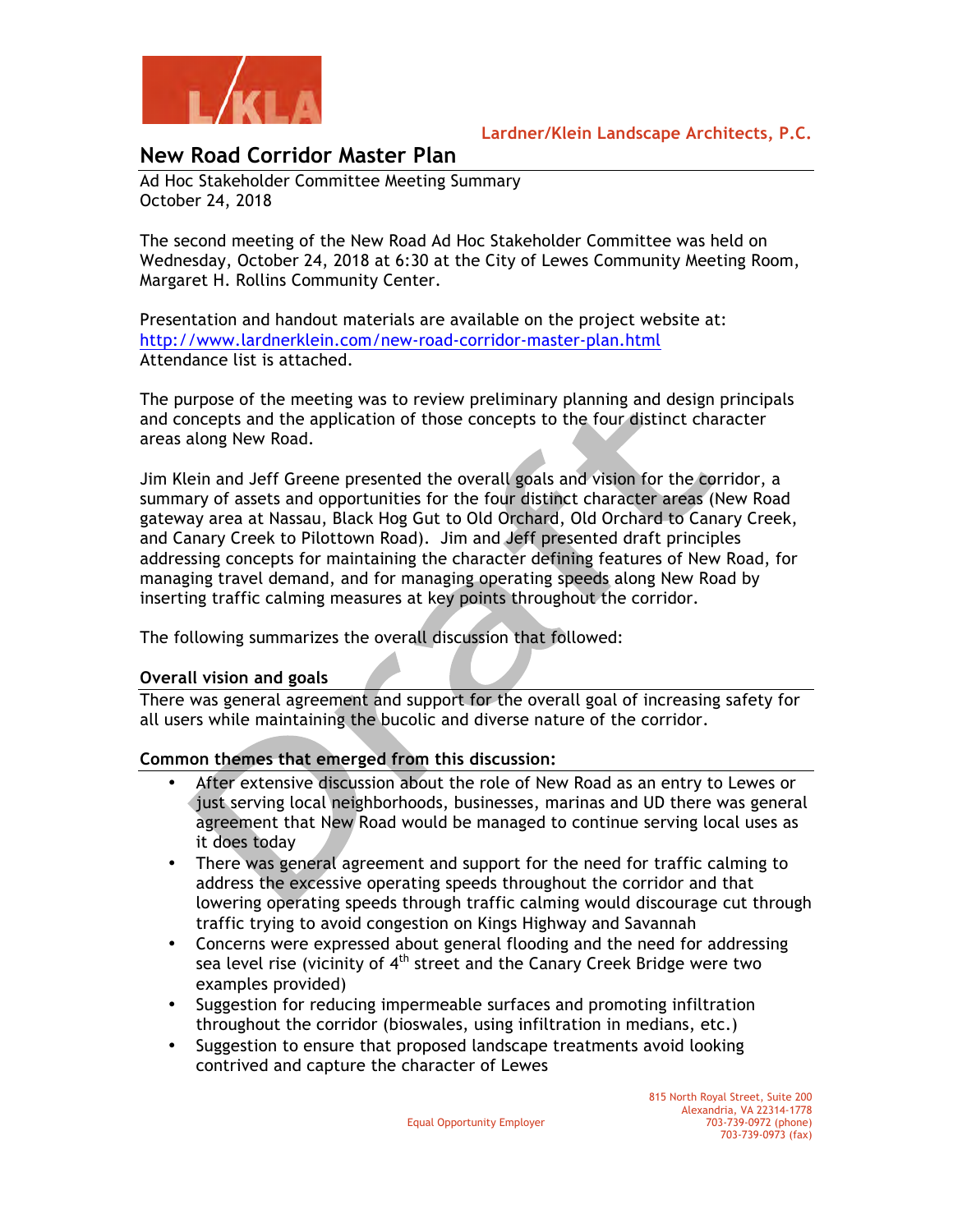|                                            | Wednesday, October 24, 2018            |             |  |  |  |  |  |  |
|--------------------------------------------|----------------------------------------|-------------|--|--|--|--|--|--|
|                                            | Sign In Sheet                          |             |  |  |  |  |  |  |
| <b>Stakeholder Name</b>                    | <b>Representing</b>                    |             |  |  |  |  |  |  |
| Ann Marie Townshend                        | City of Lewes                          | tonninend   |  |  |  |  |  |  |
| <b>Bill Cro</b>                            | Pilottown Reserve HOA                  |             |  |  |  |  |  |  |
| <b>Bill Lingo</b>                          | Lingo                                  |             |  |  |  |  |  |  |
| Councilman I.G. Burton                     | <b>Sussex County Council</b>           |             |  |  |  |  |  |  |
| Dan McGreevy                               | Groome Church                          |             |  |  |  |  |  |  |
| Danielle Swallow                           | <b>UD Sea Grant</b>                    | roallor     |  |  |  |  |  |  |
| David Lee                                  | <b>Red Barn</b>                        |             |  |  |  |  |  |  |
| <b>Frosty McDaniel</b>                     | Pilottown Park HOA                     |             |  |  |  |  |  |  |
| Gail Van Gilder                            | Historic Lewes Byways Committee        |             |  |  |  |  |  |  |
| Gay Knapp                                  | <b>Estate of Halsey Knapp</b>          |             |  |  |  |  |  |  |
| Greg Arena                                 | <b>Reserves of Nassau</b>              |             |  |  |  |  |  |  |
| <b>Helen Waite</b>                         | <b>Black Hog Farm</b>                  | 1520c       |  |  |  |  |  |  |
| Janelle Cornwell                           | <b>Sussex Planning &amp; Zoning</b>    |             |  |  |  |  |  |  |
| <b>Jeff Greene</b>                         | Historic Lewes Byways Committee        |             |  |  |  |  |  |  |
| Joe Birmingham                             | Canary Creek HOA                       |             |  |  |  |  |  |  |
| <b>Joe Setting</b>                         | <b>Brittingham Property</b>            | H<br>oe.    |  |  |  |  |  |  |
| <b>Karen Fleck</b>                         | Pilottown Reserve HOA                  | ecr         |  |  |  |  |  |  |
| Kim Hoey Stevenson                         | Sussex Planning & Zoning Commission    |             |  |  |  |  |  |  |
| Mary Roth                                  | <b>Historic Lewes Byways Committee</b> |             |  |  |  |  |  |  |
| <b>Michael Costello</b>                    | <b>Sussex County</b>                   |             |  |  |  |  |  |  |
| Michael Hahn                               | DelDOT                                 | mich        |  |  |  |  |  |  |
| Natasha Carmine                            | Nanticoke Tribe                        |             |  |  |  |  |  |  |
| Preston Lee                                | Lewes Board of Public Works            |             |  |  |  |  |  |  |
| Ralph Prettyman                            |                                        |             |  |  |  |  |  |  |
| Rep. Steve Smyk                            | <b>General Assembly</b>                |             |  |  |  |  |  |  |
| <b>Richard Perez</b>                       | Lewes Auto Body                        |             |  |  |  |  |  |  |
|                                            | <b>Brittingham Property</b>            | √           |  |  |  |  |  |  |
|                                            |                                        |             |  |  |  |  |  |  |
| Ron Sutton                                 |                                        |             |  |  |  |  |  |  |
| <b>Ron Vickers</b>                         |                                        |             |  |  |  |  |  |  |
| Savannah Edwards                           | <b>City of Lewes</b>                   | RGMW<br>ann |  |  |  |  |  |  |
| Senator Ernie Lopez                        | <b>General Assembly</b><br>SHPO        |             |  |  |  |  |  |  |
| <b>Suzanne Savery</b><br><b>Ted Becker</b> | <b>City of Lewes</b>                   | 14 Bent     |  |  |  |  |  |  |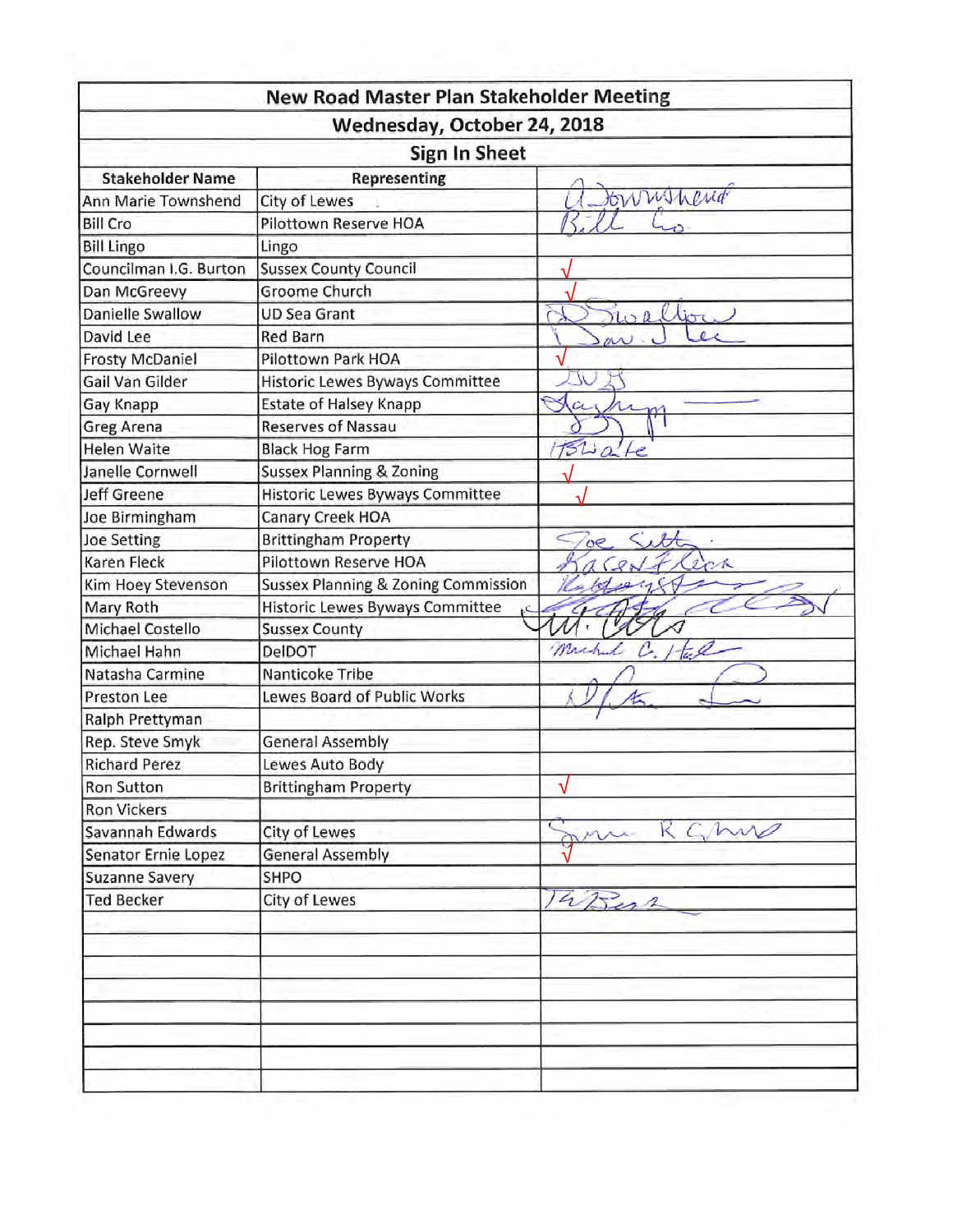|                                     | New Road Master Plan Stakeholder Meeting         |                                                             |                                                    |
|-------------------------------------|--------------------------------------------------|-------------------------------------------------------------|----------------------------------------------------|
|                                     | Wednesday, October 24, 2018                      |                                                             |                                                    |
|                                     | Sign In Sheet                                    |                                                             |                                                    |
| Stakeholder Name                    | Representing                                     | E-mail Address                                              | during public comments?<br>Would you like to speak |
| HENDLER<br>PUL                      | ami<br>N<br>ŵ<br>CRESK                           | 4 ap<br>$H$ ANDL $Z$ le                                     | ¥                                                  |
| Le Phyte<br>$\tilde{\mathcal{L}}$   |                                                  |                                                             |                                                    |
| $-1$ Vy<br>inella<br>22             | $\epsilon$<br>Der<br>SQ                          | umber Cinelwesterk.de. US                                   |                                                    |
| R V. S<br>$\Delta \phi / \sqrt{2}$  | といき<br><b>HAAGE</b><br>$+$ Ca<br>rcedl<br>卡叶     | $\overline{2}$<br>$Hil\overline{e}$<br>J<br>114.55<br>Gwen. |                                                    |
| murmhn<br>SPANE !S<br>$\frac{1}{2}$ | Resident<br>ROAD<br>Ź.<br>$\gamma$               | $F_{R}$ AN $\varnothing$ G MAIL<br>$\sqrt{2}$<br>nd         | rCom                                               |
| Rryan Behrens                       | 5<br>Dec 9                                       | bryan. Behrens & State. 12 US                               |                                                    |
| $t z $ $57 - 10^{15}$<br>$M_{29M}$  | Derro                                            | Stran HASTINS @ SIME DE.WS                                  |                                                    |
| Aldreo<br>Brian                     | $H_0$ m $C$<br>Road<br>New                       | $\frac{1}{2}$                                               | es                                                 |
| Aidrea<br>SV2                       | $\overline{a}$                                   | aldred 5@verizon.not                                        | .م)                                                |
| Hosciloum<br>SOL                    | PLANING<br>にし                                    | A-OL.COM<br><b>JHAUSE</b>                                   |                                                    |
| Eualds<br>Debra                     | $\frac{\beta}{2}$<br>Preservation<br>Ρ<br>م سولم | 271                                                         |                                                    |
|                                     | Resident<br>┾                                    | debiacualdo Q Va hoo. Cod                                   | Nayba                                              |
| MOMA<br>hosh                        | $\overline{5}$<br>$\frac{1}{2}$                  | juhva Montas @skte devs                                     |                                                    |
| $\frac{1}{2}$<br>MSDN               | $\widetilde{\mathbb{R}}$<br>إرد                  | anonaple strip de u                                         |                                                    |
|                                     |                                                  |                                                             |                                                    |
|                                     |                                                  |                                                             |                                                    |
|                                     |                                                  |                                                             |                                                    |
|                                     |                                                  |                                                             |                                                    |
|                                     |                                                  |                                                             |                                                    |
|                                     |                                                  |                                                             |                                                    |
|                                     |                                                  |                                                             |                                                    |
|                                     |                                                  |                                                             |                                                    |
|                                     |                                                  |                                                             |                                                    |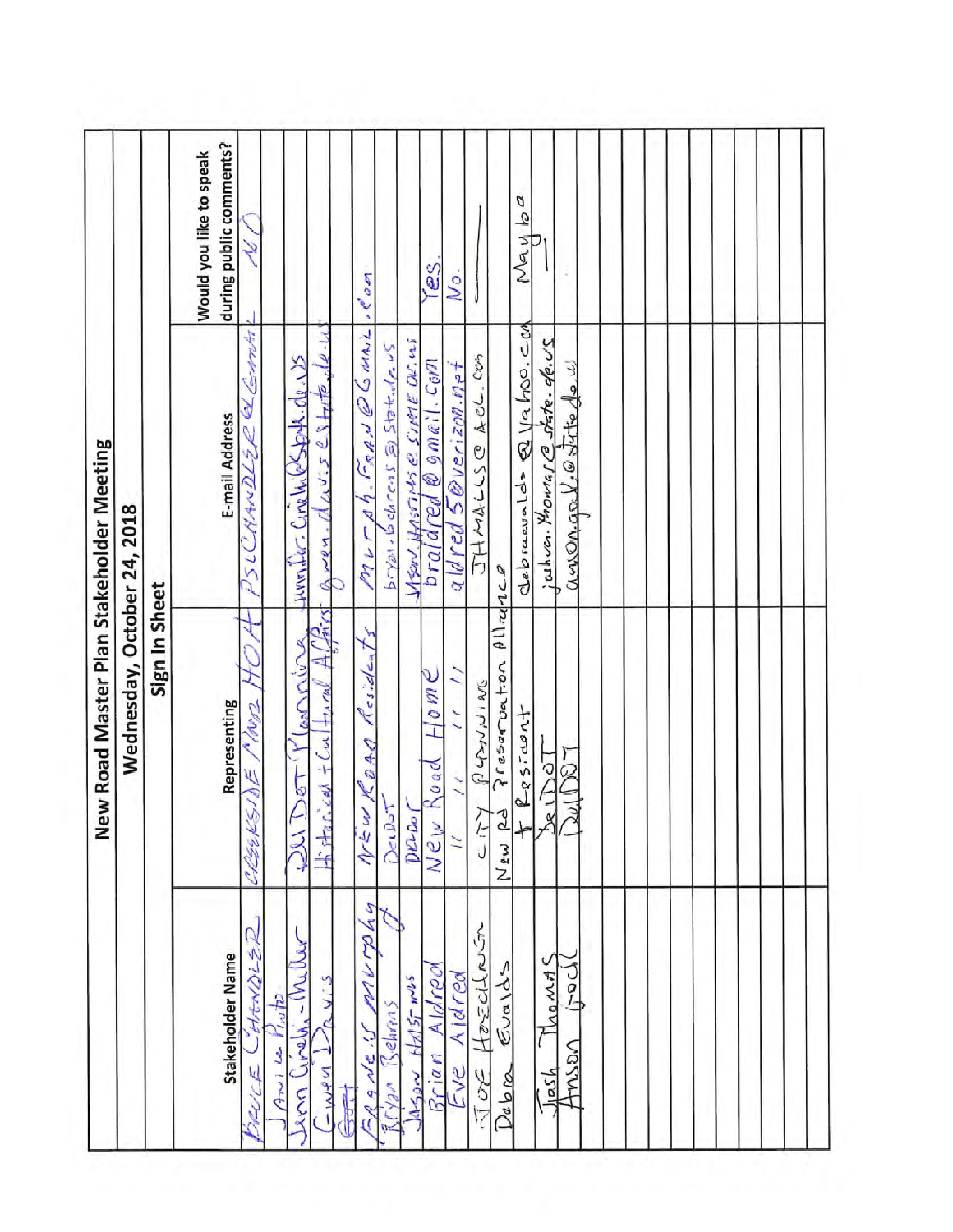| Fol @ Comcast. Net<br>SREICHAICOL<br>New Road Master Plan Stakeholder Meeting<br>√<br>capela350<br>Wednesday, October 24, 2018<br>rowoy<br>Sign In Sheet<br>$2$ Lo $7$ Duin<br>Representing<br>$\overline{\mathcal{U}}$<br>47<br>KESSEVE<br>$\sim \epsilon$<br>Lev<br>Ø |  | during public comments?<br>Would you like to speak | $0.457$ , $NCT$<br>yul<br>ā | Ş                           | <b>COM</b>                 | P<br>twa<br>Qconucal |  |  |  |  |  |  |  |  |  |
|-------------------------------------------------------------------------------------------------------------------------------------------------------------------------------------------------------------------------------------------------------------------------|--|----------------------------------------------------|-----------------------------|-----------------------------|----------------------------|----------------------|--|--|--|--|--|--|--|--|--|
|                                                                                                                                                                                                                                                                         |  | E-mail Address                                     |                             | KESERVERT PLOTTOWARGMAL.COM | <b><i><u>awway</u></i></b> |                      |  |  |  |  |  |  |  |  |  |
| mary                                                                                                                                                                                                                                                                    |  | Stakeholder Name                                   | olt                         | JAMES CRREOLL               | $\frac{1}{2}$              | $-50$ vbee           |  |  |  |  |  |  |  |  |  |